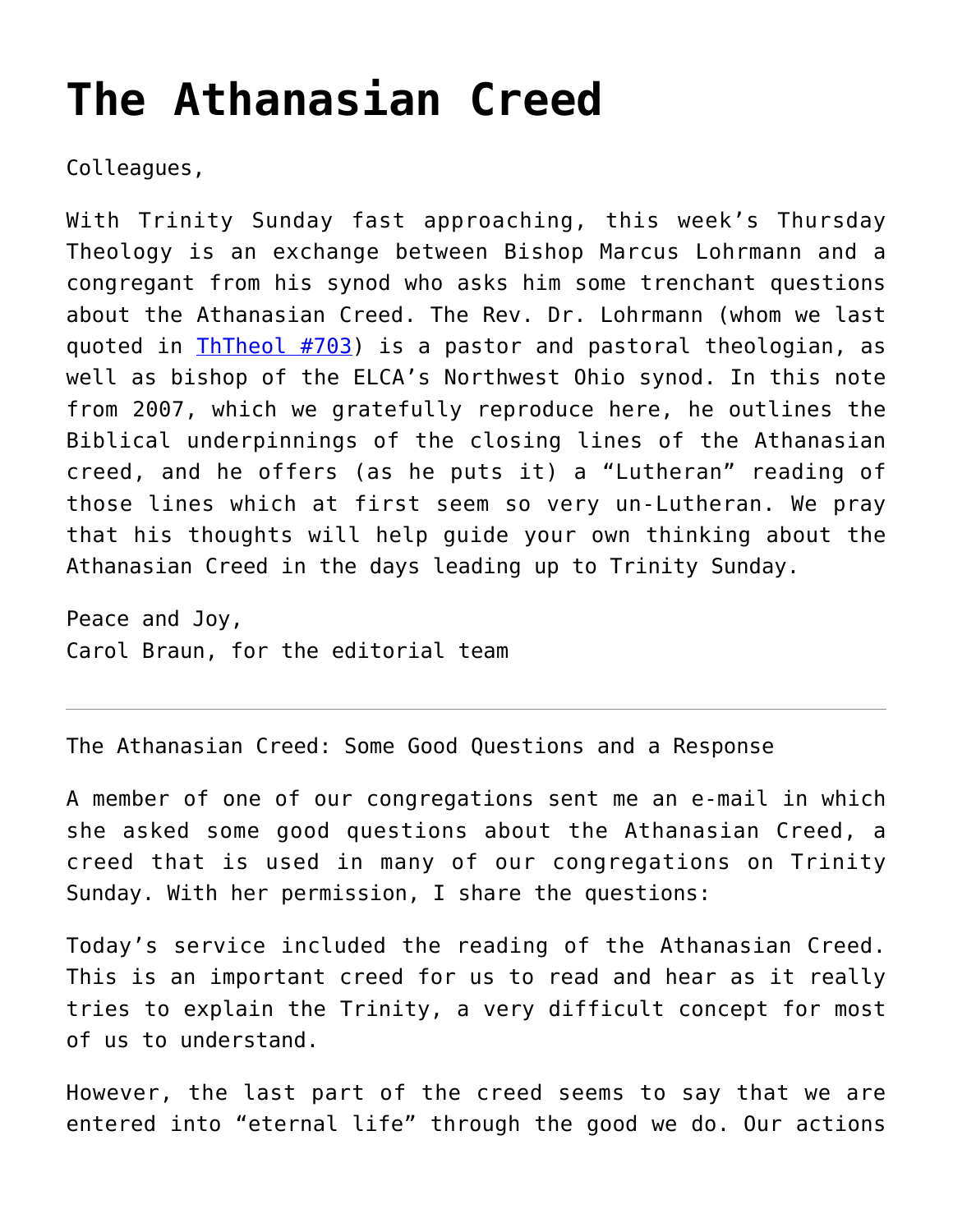will decide whether we have "eternal life," or "eternal fire":

*At his coming all the people shall rise bodily to give an account of their own deeds. Those who have done good will enter eternal life, those who have done evil will enter eternal fire. This is the catholic faith. One cannot be saved without believing this firmly and faithfully.*

This is seemingly totally incompatible with what Luther taught and how I have been raised in the Lutheran community. I have been taught that it is through "faith" in Jesus Christ, his death on the cross and then resurrection that forgiveness [is assured] for the faithful.

This concept of forgiveness and eternal life through "faith" alone is the "core" of our Lutheran faith. Am I wrong?

Therefore, I come to you to ask the following questions:

- Am I misunderstanding this part of the creed?
- Am I misunderstanding the core of Luther's philosophy and the Lutheran religion?
- If this section of the creed is not what we really believe, then why do we read and recite it?
- Is there not a better text to recite that supports our Lutheran beliefs?

These are great questions! Below is my response:

Athanasius was one of the "fathers" of the Church who lived in the fourth century and who played an important part in the formulation of the Nicene Creed which was developed at the Council of Nicaea in 325AD. One of the concerns of that Council was to describe the nature of God. The Athanasian Creed was written by Christians in about the sixth century amidst renewed debates about the nature of God, and it was given the name "Athanasian Creed" in memory of Athanasius. The creed seeks to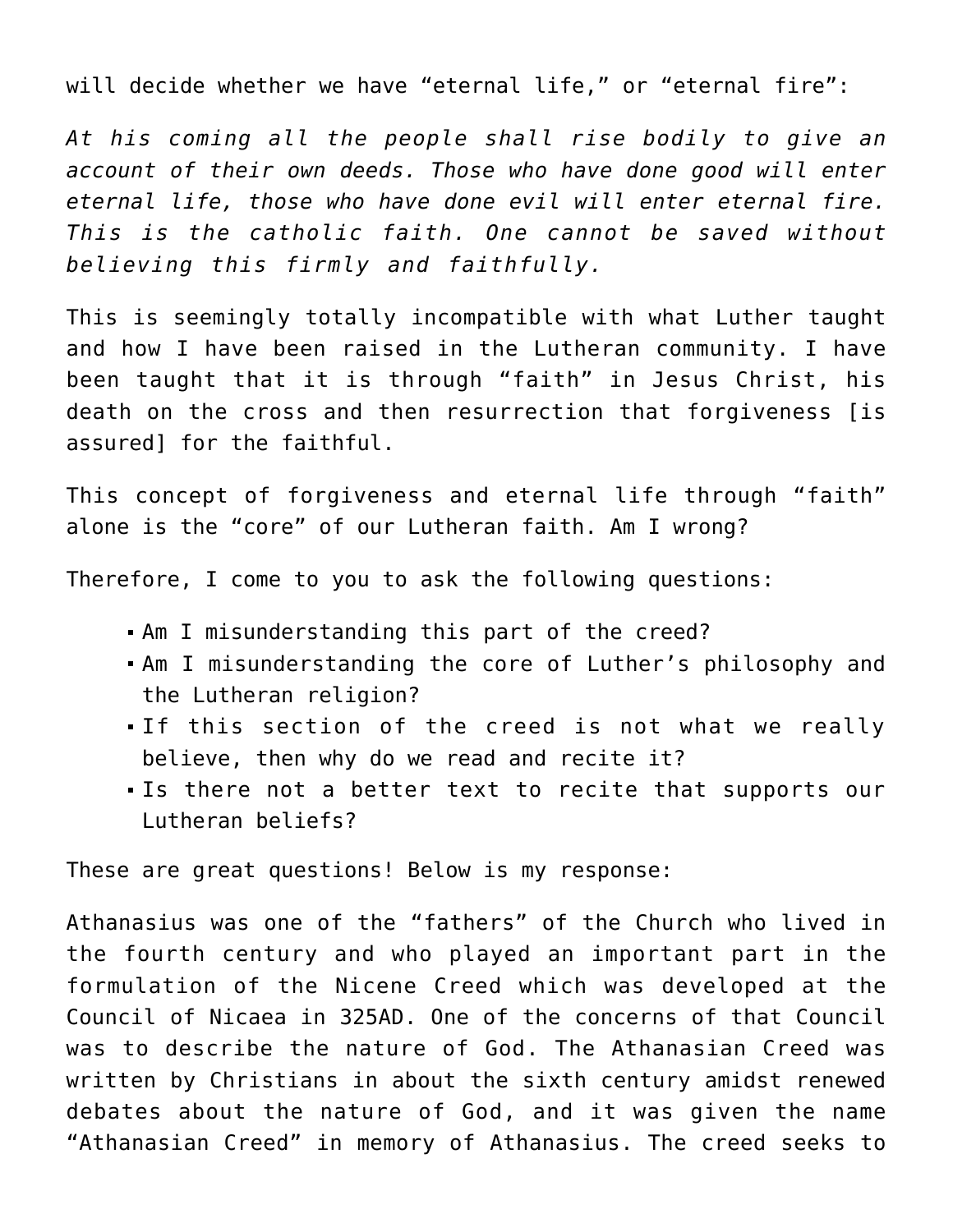stress the unity of the divine essence, one God in three persons. Erwin Lueker in Lutheran Cyclopedia points out that "Luther regarded it as possibly the grandest production of the church since the time of the Apostles" (p. 256). This Creed has been used in the Church since the sixth century. Because of its comprehensive statement on the Trinity, it is often used on Trinity Sunday.

I can appreciate your reaction to the first paragraph. I think it can offend "modern sensibilities" and, if not properly understood, cause distress and confusion. I think that by accepting it, the Church wanted to say, "The story of the God revealed in Jesus Christ is critical. It is a matter of life and death. To value the person and work of Christ we need to see in that the reality of God." The phrase "Whoever does not keep it whole and undefiled will without doubt perish for eternity" is strong language intended to urge the hearer to be willing to stake their life on this cross-centered story.

I can also appreciate your reaction to the last paragraphs. They can offend Lutheran sensibilities which emphasize that we are justified by God's grace through faith in Jesus Christ without works of the Law (see Romans and Galatians).

Interestingly enough, however, this is language that reflects some Biblical language. For example, the Gospel of Matthew stresses the "doing of righteousness." Check out the Sermon on the Mount, Matthew 5-8; or Jesus' words in Matthew 7:24, "Everyone then who hears these words and does them will be like a wise man who built his house on a rock;" or 7:21, "Not everyone who says to me, 'Lord, Lord' shall enter the kingdom of heaven, but he who does the will of my Father in heaven." Matthew 25 speaks of God's judgment in the light of how we have responded to the poor, naked, imprisoned, hungry, etc. The Old Testament is filled with warnings directed against those whose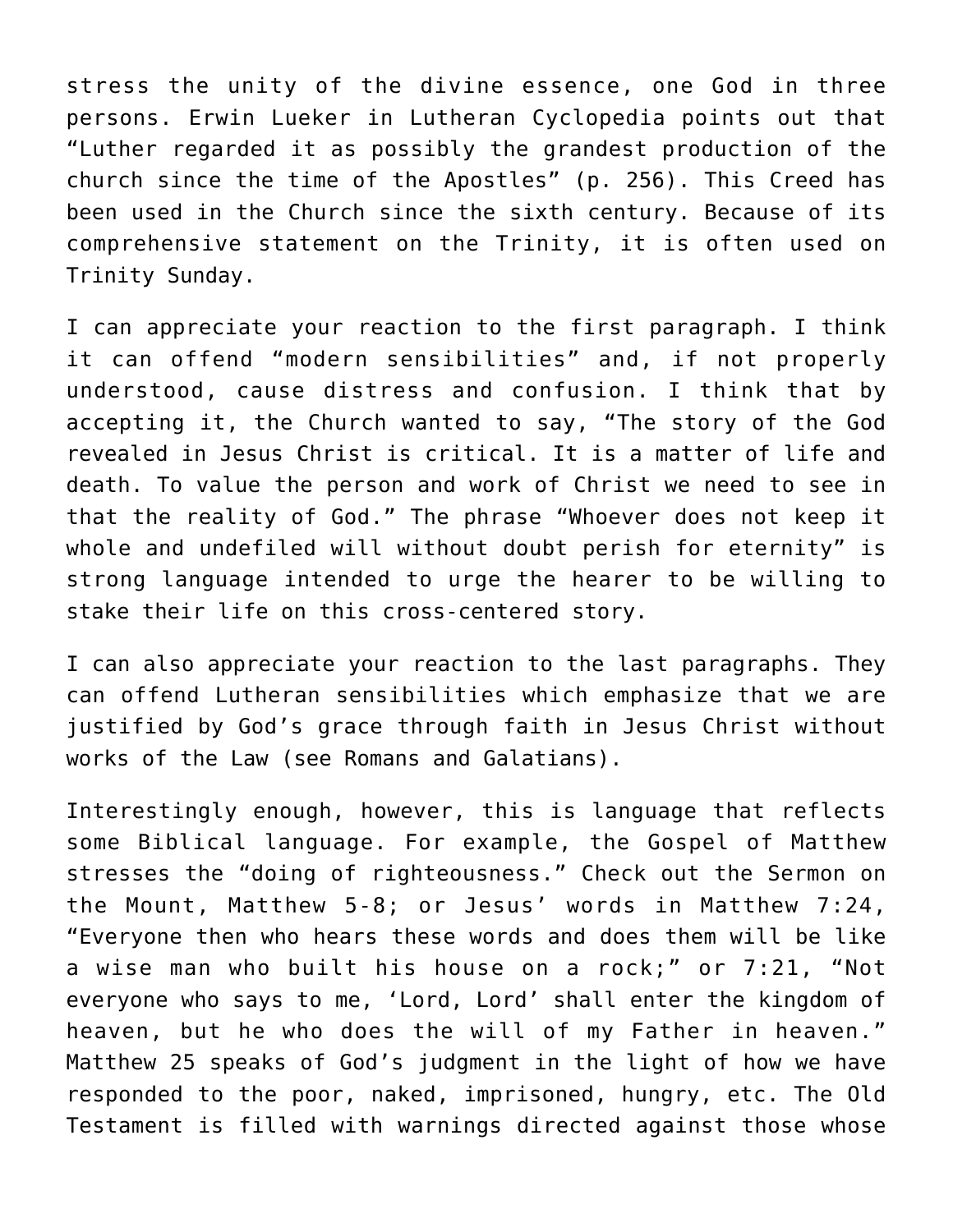worship and words are true but are judged "empty," inviting the wrath of God because care for the poor, for justice, for humility was missing. Here you might think of the Micah text, "What does God require of you but to do justice, love kindness, and walk humbly with your God." Many other texts could be cited in the New Testament as well. Scripture does speak of the need to give an account of deeds. Paul can even use that language.

Yet, it is also true that when we see what the Law of God requires, we are tempted to either despair or selfrighteousness. To those who despair, God offers the promise of mercy in Christ. Faith is invited. And when such faith is confessed, there is evidence of the Spirit of God. Paul: "No one can say Jesus is Lord except by the Holy Spirit." To those who are self-righteous, Christ speaks words of judgment.

In terms of the words in the text, I do read them in a "Lutheran" way, although they are words that belong to the Christian community beyond the Lutheran community. When I am asked on that day to "give an account of my own deeds," I will "plead Christ" and pray, "Dear God, for the sake of Jesus Christ, when you look at me, please see your beloved Son, who has promised to clothe me in his righteousness." The "account" that I will give is the account of him who has forgiven and claimed me as his own. I would do a similar thing with the last paragraph. To "do good" is not first and foremost to do "right behavior." It is to live and act in faith, that is, trusting in God's promises in Christ.

I like John 14-17 for this stuff. In these chapters, Jesus encourages us to abide in him. To act apart from Christ is to be branches cut off from the vine. To abide in Christ is to trust in him who gives lives. What works should we be doing to get "life"? Jesus offers us a pun in response. "This is the work of God, that you believe in him whom he sent." Again, "to do good"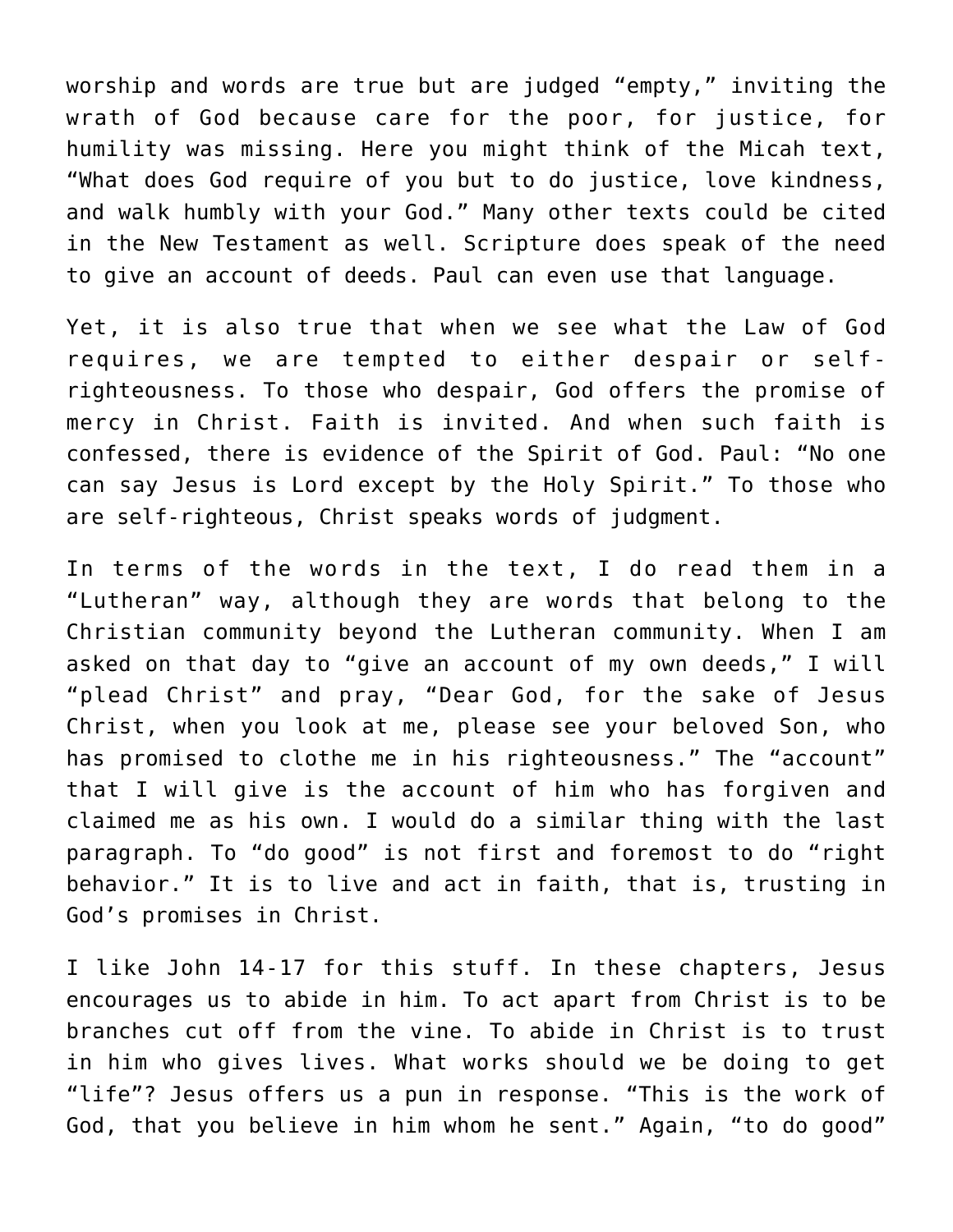is to be "in Christ," to trust oneself to God's promises in Christ even when our consciences condemn us.

With regard to the last paragraph, again I think the writers intend to say what Scripture says at John 3:16 and elsewhere: To believe this story, to hang one's heart on it, that is, on Christ, is to get life. Apart from that one gets judgment. The final judgment is of course God's to make. But it is our task and privilege to share and embody this word of Life that is Christ for the world.

Having said all of the above, I would not recommend using this creed with great frequency but I think it is worth revisiting. If nothing else, its use prompts the great questions you have asked. However, given your questions, I'm not sure it is helpful to use if we fail to take time to "unpack" it. Otherwise our words can be only a "noisy" gong. The use of the three creeds also serves to remind me that whenever I gather at the Lord's Table I am joined to Christians of every time and place. As I work, by God's grace and forgiveness, at living the faith in the present, I need to hear the confession of those who have claimed and encouraged Christ in the past.

Submitted by: Bishop Marcus Lohrmann April 2, 2007

Two from the "Oops" Department—

- a. Bob Schultz, featured in #726, lives in Seattle, not Portland.
- b. Last week's offering was #727, not #227.

Our thanks to the eagle-eyed reader who spotted these and told us.